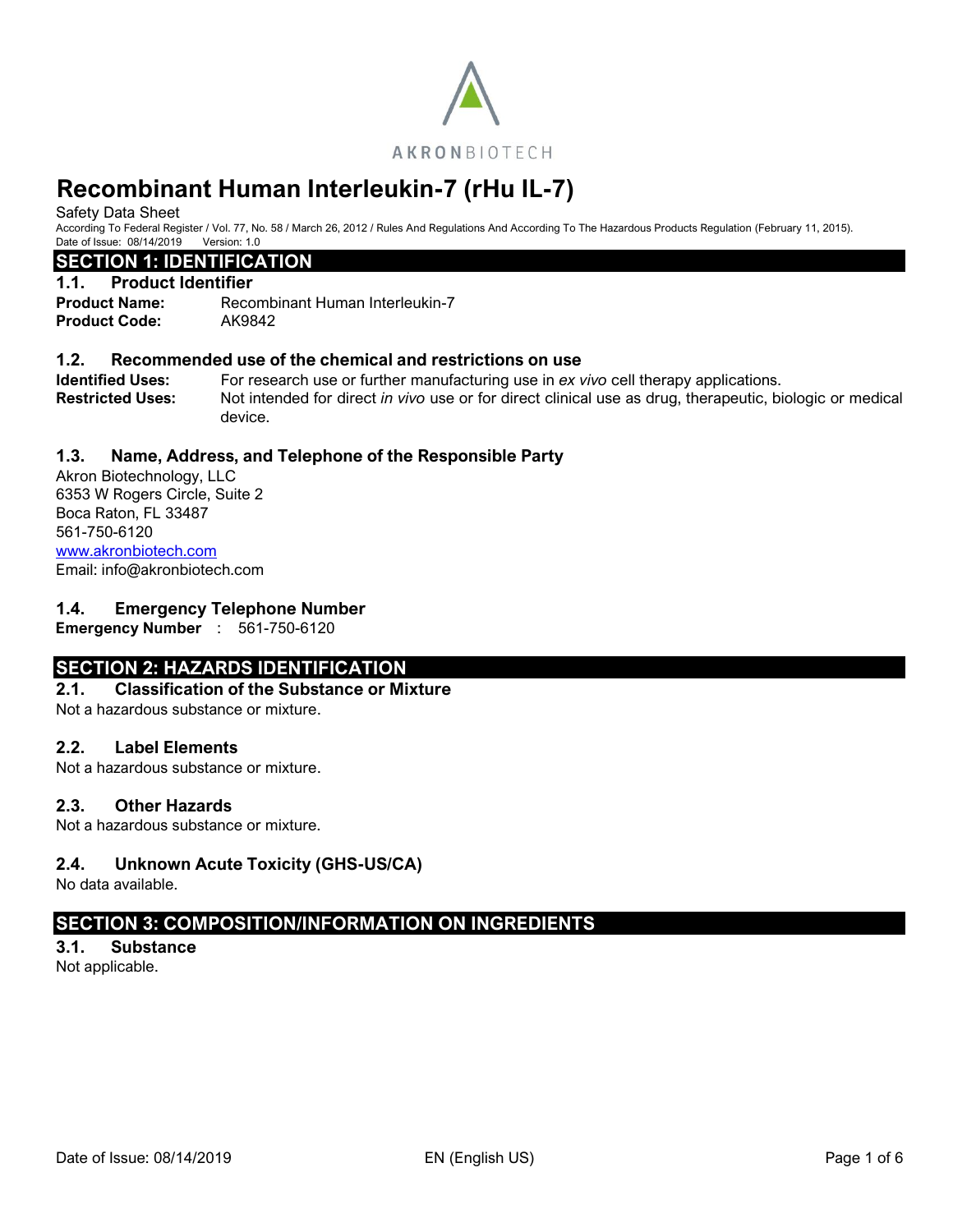Safety Data Sheet

According To Federal Register / Vol. 77, No. 58 / March 26, 2012 / Rules And Regulations And According To The Hazardous Products Regulation (February 11, 2015).

## **3.2. Mixture**

This product contains no substances which are considered to be hazardous to health at their given concentrations.

| <b>Chemical Name</b>                            | <b>Common name and synonyms</b>                                                                 | <b>Product Identifier (CAS-No)</b> |
|-------------------------------------------------|-------------------------------------------------------------------------------------------------|------------------------------------|
| Recombinant Human Interleukin-7<br>$(rHu IL-7)$ | Not applicable                                                                                  | Not applicable                     |
| Tween 80                                        | Polysorbate 80, Polyethylene glycol sorbitan<br>monooleate, Polyoxyethylenesorbitan monooleate, | 9005-65-6                          |
| <b>Citric Acid Anhydrous</b>                    | Not applicable                                                                                  | 77-92-9                            |
| Trisodium citrate dihydrate                     | Sodium Citrate, Citric acid<br>trisodium salt l<br>dihydrate, Sodium citrate tribasic dihydrate | 6132-04-3                          |
| Mannitol                                        | Mannite                                                                                         | 69-65-8                            |

# **SECTION 4: FIRST AID MEASURES**

# **4.1. Description of First-aid Measures**

## **Inhalation:**

Not expected to be an inhalation hazard under anticipated conditions of normal use of this material. Seek medical advice if necessary.

## **Skin Contact:**

Remove contaminated clothing. Rinse affected area with water for at least 5 minutes. Obtain medical attention if irritation develops or persists.

## **Eye Contact:**

Rinse cautiously with water for at least 15 minutes. Remove contact lenses, if present and easy to do. Continue rinsing. Obtain medical attention if irritation develops or persists.

#### **Ingestion:**

Rinse mouth with water. Do NOT induce vomiting. Obtain medical attention.

# **4.2. Most Important Symptoms and Effects Both Acute and Delayed**

Not applicable.

# **4.3. Indication of Any Immediate Medical Attention and Special Treatment Needed**

Not applicable.

# **SECTION 5: FIRE-FIGHTING MEASURES**

# **5.1. Extinguishing Media**

**Suitable extinguishing media:** Use water spray, alcohol-resistant foam, dry chemical or carbon dioxide. **Unsuitable extinguishing media:** No data available.

## **5.2. Special Hazards Arising From the Substance or Mixture**

No data available.

# **5.3. Advice for Firefighters**

Standard procedure for chemical fires.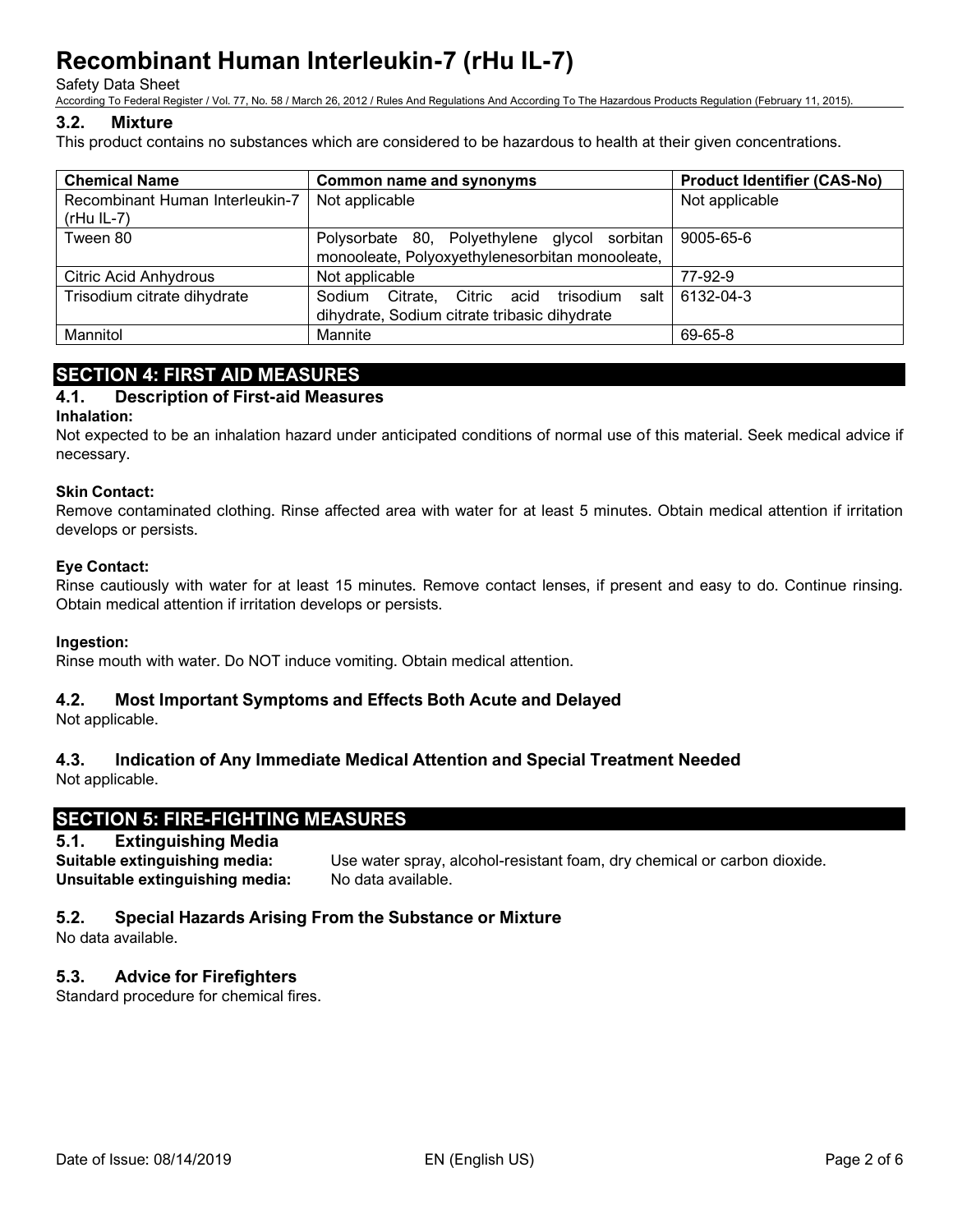#### Safety Data Sheet

According To Federal Register / Vol. 77, No. 58 / March 26, 2012 / Rules And Regulations And According To The Hazardous Products Regulation (February 11, 2015).

# **SECTION 6: ACCIDENTAL RELEASE MEASURES**

**6.1. Personal Precautions, Protective Equipment and Emergency Procedures**

Ensure adequate ventilation. Always wear recommended Personal Protective Equipment. See Section 8 for more detail.

## **6.2. Environmental Precautions**

Do not let product enter drains. Discharge into the environment must be avoided.

## **6.3. Methods and Materials for Containment and Cleaning Up**

Soak up liquid components with inert absorbent material.

## **6.4. Reference to Other Sections**

See Section 8 for exposure controls and personal protection and Section 13 for disposal considerations.

# **SECTION 7: HANDLING AND STORAGE**

#### **7.1. Precautions for Safe Handling**

Use appropriate personal protective equipment (PPE). Avoid contact with skin and eyes.

## **7.2. Conditions for Safe Storage, Including Any Incompatibilities**

Keep container tightly closed in a dry, well-ventilated place and at a temperature of 2-8°C.

## **7.3. Specific End Use(s)**

Apart from the uses mentioned in section 1.2 no other specific uses are stipulated.

# **SECTION 8: EXPOSURE CONTROLS/PERSONAL PROTECTION**

## **8.1. Control Parameters**

The product contains no substances with occupational exposure limit values from the manufacturer, supplier, importer, or the appropriate advisory agency including: ACGIH (TLV), AIHA (WEEL), NIOSH (REL), OSHA (PEL), Canadian provincial governments, or the Mexican government.

# **8.2. Exposure Controls**

## **Appropriate Engineering Controls:**

Emergency eye wash fountains and safety showers should be available in the immediate vicinity of any potential exposure. Ensure adequate ventilation, especially in confined areas. Handle in accordance with good industrial hygiene and safety practice.

## **Personal Protective Equipment (PPE):**



#### **Hand Protection:**

Handle with gloves. Gloves must be inspected prior to use. Use proper glove removal technique (without touching glove's outer surface) to avoid skin contact with this product. Dispose of contaminated gloves after use in accordance with applicable laws and good laboratory practices. Wash and dry hands.

#### **Eye Protection:**

Use face shield, chemical goggles or safety glasses tested and approved under appropriate government standards such as NIOSH (US) or EN 166 (EU).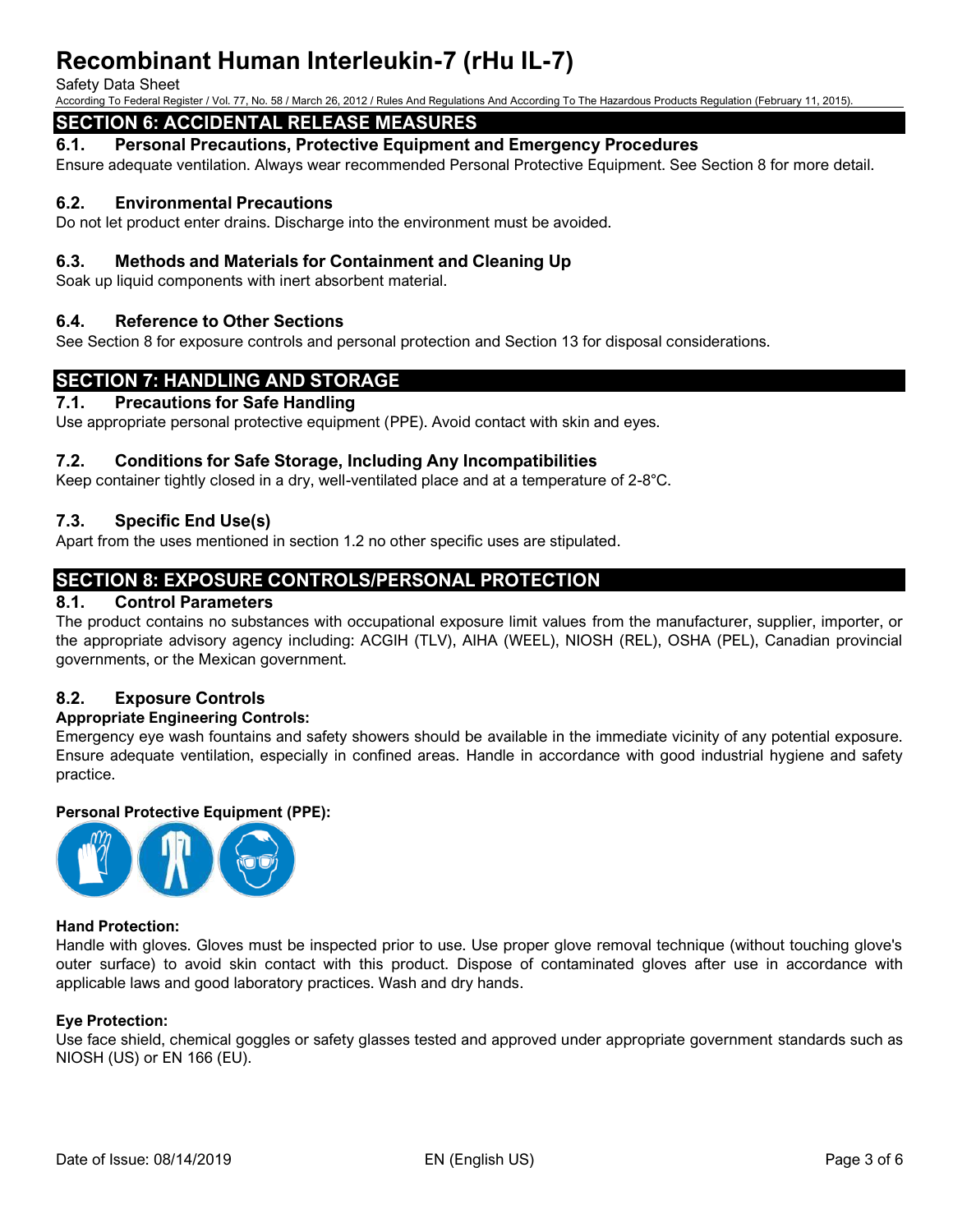Safety Data Sheet

According To Federal Register / Vol. 77, No. 58 / March 26, 2012 / Rules And Regulations And According To The Hazardous Products Regulation (February 11, 2015).

#### **Skin and Body Protection:**

The type of protective equipment must be selected according to the concentration, amount of the hazardous substance at the specific workplace and appropriate risk assessment.

### **Respiratory Protection:**

In case of inadequate ventilation, oxygen deficient atmosphere, or where exposure levels are not known wear approved respirators and components tested and approved under appropriate government standards such as NIOSH (US) or CEN (EU).

#### **Hygiene measures:**

Handle in accordance with good industrial hygiene and safety practice.

#### **Environmental Exposure Controls:**

Do not let product enter drains.

# **SECTION 9: PHYSICAL AND CHEMICAL PROPERTIES**

# **9.1. Information on Basic Physical and Chemical Properties**

| Appearance                             | White to off-white powder |
|----------------------------------------|---------------------------|
| Odor                                   | <b>Odorless</b>           |
| Odor threshold                         | Not available             |
| рH                                     | Not available             |
| Melting point/freezing point           | Not available             |
| Boiling point/boiling range            | Not available             |
| Flash point                            | Not available             |
| Evaporation rate                       | Not available             |
| Flammability (solid, gas)              | Not available             |
| Lower flammable limit                  | Not available             |
| Upper flammable limit                  | Not available             |
| Vapor pressure                         | Not available             |
| Relative vapor density at 20°C         | Not available             |
| Relative density                       | Not available             |
| Solubility                             | Not available             |
| Partition coefficient: N-Octanol/Water | Not available             |
| Auto-ignition temperature              | Not available             |
| Viscosity                              | Not available             |

# **SECTION 10: STABILITY AND REACTIVITY**

**10.1. Reactivity:**

No data available.

## **10.2. Chemical Stability:**

Stable under recommended handling and storage conditions (see Section 7).

## **10.3. Possibility of Hazardous Reactions:**

No data available.

## **10.4. Conditions to Avoid:**

No data available.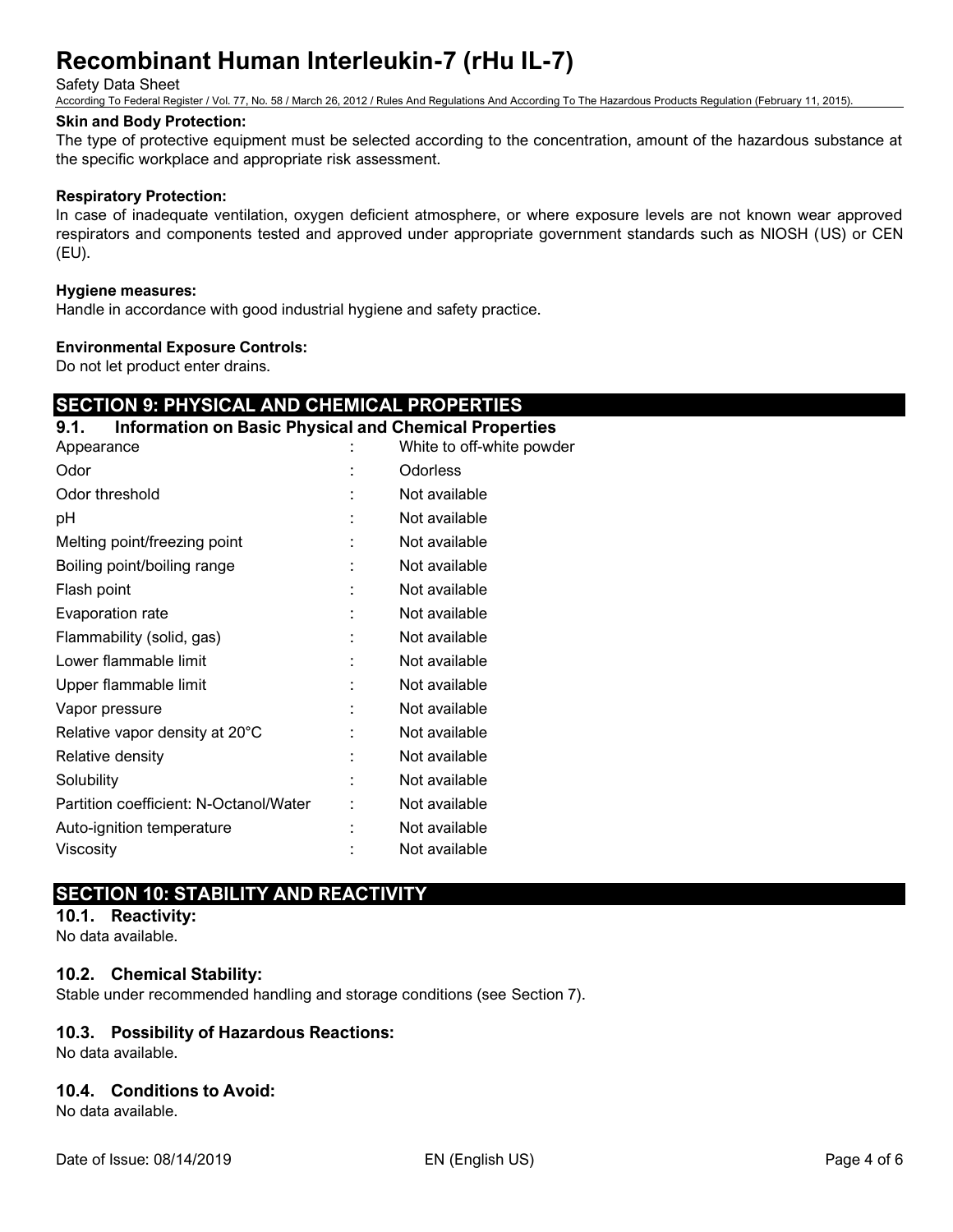Safety Data Sheet

According To Federal Register / Vol. 77, No. 58 / March 26, 2012 / Rules And Regulations And According To The Hazardous Products Regulation (February 11, 2015).

# **10.5. Incompatible Materials:**

No data available.

## **10.6. Hazardous Decomposition Products:**

Under normal conditions of storage and use, hazardous decomposition products should not be produced.

# **SECTION 11: TOXICOLOGICAL INFORMATION**

## **11.1. Information on Toxicological Effects**

There is no data available indicating acute toxicity.

| <b>Inhalation Exposure</b>                           |  | Not classified |
|------------------------------------------------------|--|----------------|
| <b>Ingestion Exposure</b>                            |  | Not classified |
| Skin Exposure                                        |  | Not classified |
| Eye Exposure                                         |  | Not classified |
| <b>Germ Cell Mutagenicity</b>                        |  | Not classified |
| Carcinogenicity                                      |  | Not classified |
| <b>Reproductive Toxicity</b>                         |  | Not classified |
| Specific Target Organ Toxicity (Single Exposure)     |  | Not classified |
| Specific Target Organ Toxicity (Repeated Exposure) : |  | Not classified |
| <b>Aspiration Hazard</b>                             |  | Not classified |

# **SECTION 12: ECOLOGICAL INFORMATION**

**12.1. Ecotoxicity**

# No data available.

# **12.2. Persistence and Degradability**

No data available.

## **12.3. Bioaccumulative Potential**

No data available.

## **12.4. Mobility in Soil**

No data available.

## **12.5. Other Adverse Effects**

No data available.

# **SECTION 13: DISPOSAL CONSIDERATIONS**

## **13.1. Waste treatment methods**

Treatment of waste per local authority regulations. Empty containers may retain product residues. Avoid disposal of material into untreated sewers. Disposal of this product, solutions and any by-products should at all times comply with the requirements of environmental protection and waste disposal legislation and any regional, national and local authority requirements.